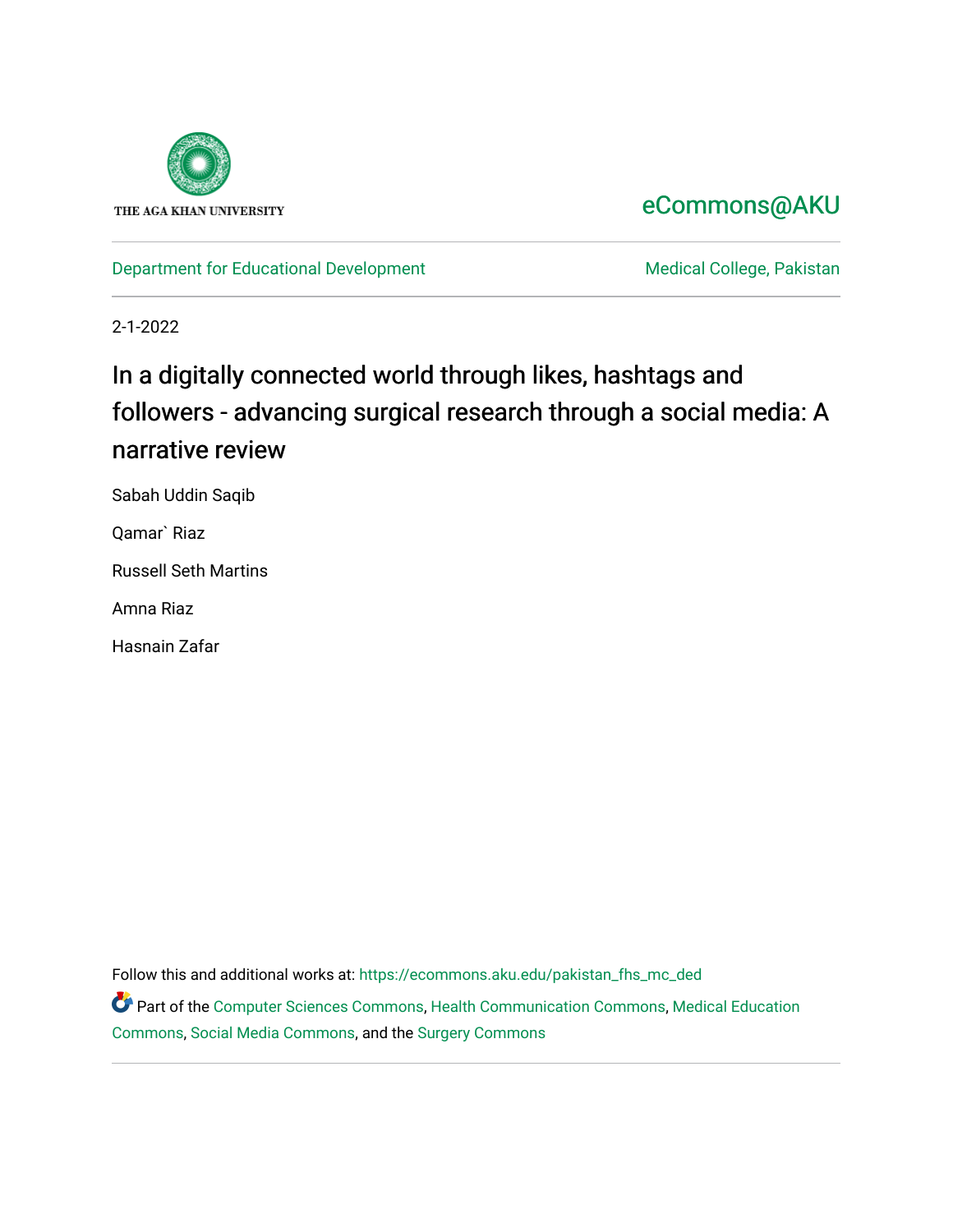## NARRATIVE REVIEW

### **In a digitally connected world through Likes, Hashtags and Followers — Advancing surgical research through a social media: A narrative review**

Sabah Uddin Saqib,<sup>1</sup> Qamar Riaz,<sup>2</sup> Russell Seth Martins,<sup>3</sup> Amna Riaz,<sup>4</sup> Hasnain Zafar<sup>5</sup>

#### **Abstract**

In this era of modern information technology, the world is now digitally connected through various platforms on social media, which has changed the way medical professionals work, communicate and learn. The use of social media in surgery is expanding, and it is now becoming an essential tool for surgical training, research and networking. Articles, journal clubs and surgical conferences are within reach of everyone regardless of geographical location worldwide. Electronic publications have now resoundingly replaced printed editions of journals. Collaborative research through social media platforms helps collect diverse data, enhancing the research's global generalisability. The current narrative review was planned to discuss the importance of social media in advancing surgical research and the use of different social media applications in the context of promoting and disseminating surgical research alongside its evolving ethical challenges.

**Keywords:** Surgical research, Social media, Collaborative research, Ethics, Virtual presentations.

#### **DOI: https://doi.org/10.47391/JPMA.AKU-14**

#### **Introduction**

With the rapid advancement in information technology (IT), social media (SM) has become widespread and an essential tool for networking, communication and content-sharing in all disciplines of life. The reach of SM in modern society is extensive, with an estimated 2.46 billion users across all platforms reported in 2017.<sup>1</sup> It is estimated that the average person spends nearly 2 hours per day using SM in any form. The use of SM in healthcare also continues to expand. It is used as an essential resource for disseminating knowledge related to different ailments and their most updated available treatment options.

The field of surgery and surgical research is no different. In surgery, SM rapidly presents new avenues and has

1Department of Surgery, University Hospital Coventry, UK, 2Department for Educational Development and PGME, 4,5Department of Surgery, 3Medical Student, Medical College, Aga Khan University Hospital, Karachi, Pakistan. **Correspondence:** Sabah Uddin Saqib. Email: sabah.saqib@uhcw.nhs.uk

revolutionised every aspect of a surgeon's personal and professional life. The reported benefits include facilitating patient education, sharing information on new guidelines or published research, and increasing collaboration among the stakeholders, including patients, clinicians, trainees and educational institutions. However, some surgeons consider SM a gimmick designed to attract media attention even if alongside increasing the dissemination of research and knowledge.2 Through generating online content, surgeons can increase the perception of their expertise in an online community, while patients use SM to find surgeons and to communicate about procedures and outcomes. During the ongoing coronavirus disease-2019 (COVID-19) pandemic, SM provided a means for rapid, international collaborative dissemination of data, management protocols and epidemiological findings.3

SM is an effective avenue for health professions and social sciences.<sup>4</sup> In this digital era, the surgical field has grown into a vast society where new ideas are shared and assimilated rapidly through a tap on a screen across multiple SM applications. SM offers an abundance to the present and future of surgical research due to its easy accessibility, low cost and global outreach. SM has been leveraged to share manuscripts and engage in collaborative academic discussions, allowing greater visibility and reach of surgical research findings<sup>5</sup>. Various SM platforms focus on establishing networks and promoting communications that will enable rapid dissemination of knowledge and actual results of the latest surgical research across the globe. Enrolling volunteers, engaging students and surgical trainees, and connecting with experienced surgeon researchers are now relatively straightforward. Moreover, SM applications have helped conduct live scientific sessions and conferences that allow remote but digitally connected surgeons easy access to the latest surgical researches. A consensus paper in 2020 recommended the use of SM by surgical trainees to promote their skills and interests in surgical research.3

The mass dissemination and discussion of research on SM are also supported by many reputable journals, some of which also calculate an alternative metric, or altmetric, that takes into account SM engagement of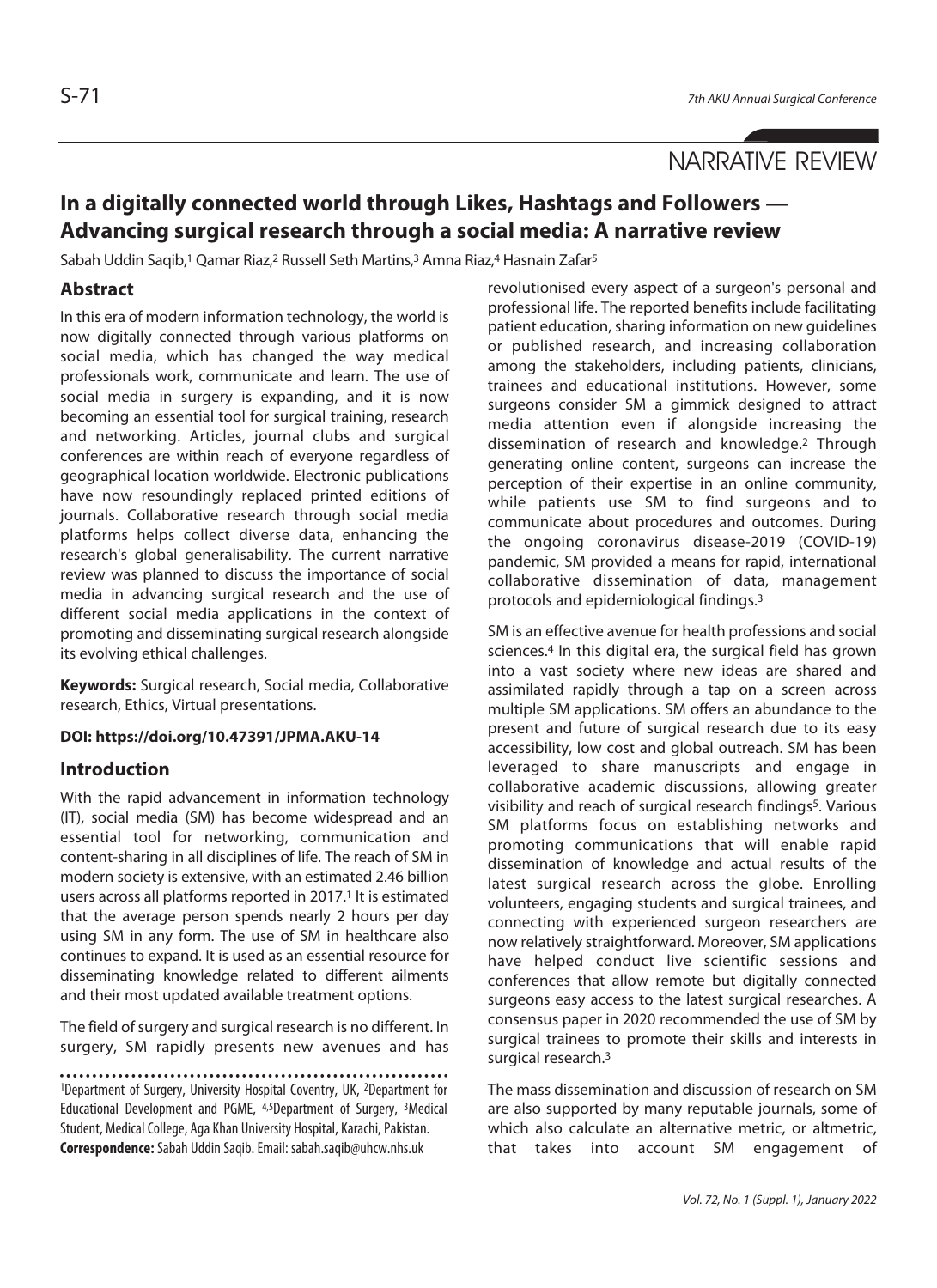

**Figure:** Ways in which social media facilitates the surgeon in conducting surgical research.

publications.2,6 Some journals even offer to provide postpublication SM dissemination of research via their SM platforms.7 In short, SM is now facilitating every possible aspect of a surgeon's research aspirations (Figure).

#### **Commonly used SM apps in surgical research**

Various SM applications have enabled surgeons to disseminate their scientific work through different collaborative platforms for surgical research, connecting surgeons through their shared interests in surgical research (Table). Each of these SM applications has a role in advancing surgical research.

**Twitter:** With more than 192 million daily users worldwide, and its brief content, Twitter is now serving as a beautiful microblog platform for conducting and

**Table:** Social media platforms used in surgical research and their mode of engagement.

| <b>Name</b>         | Logo  | <b>Engagement Method</b>                       |
|---------------------|-------|------------------------------------------------|
| <b>Twitter</b>      |       | Hashtags, Retweets, Follows, Comments, Stories |
| Facebook            |       | <b>Likes, Comments, Follows, Joining Pages</b> |
| Instagram           | 0     | <b>Reactions, Comments, Stories</b>            |
| Linked in           |       | <b>Connections</b>                             |
| <b>ResearchGate</b> | .G    | <b>Followers, Project Creation</b>             |
| <b>Sermo</b>        | sermo | <b>Provide Insights, Engage in Discussions</b> |

promoting surgical research. Surgeons have turned to Twitter to disseminate valuable information on surgical diseases and raise new surgical research questions. Academic and research institutions responsible for surgical training and research run their own Twitter accounts to give the latest updates related to surgical research. Medical journals share recent articles on Twitter, promoting research in a fast and effective way. The popularity of Twitter for disseminating surgical research has overgrown over the past few years. The development is evidenced by conference-specific hashtags facilitating international discussion, journalspecific journal clubs enabling post-publication peer review, and sharing results of novel surgical techniques via live surgical coverage. Twitter hashtags at medical conferences have revolutionised how healthcare professionals interact, advance their education, and spread their novel research ideas. Studies have shown that Twitter improved medical conferences' online participation from year to year by documenting increasing numbers of tweets, users and impressions.8,9 After promoting a hashtag at the conference, one study found that the organisational profile showed a 20% increase in followers over the following week.10 Various research academies and institutions that offer a wide variety of surgical research courses have official Twitter accounts that include participants nationally and globally. Novel strategies to increase attention to postings of journal content have also been employed, such as using a visual abstract, which is a concise graphic summary of the main findings of an article. Data suggests that this does drive traffic to a journal's website by up to threefold.11,12

**Facebook:** Facebook is the oldest SM platform of the modern digital era and enables a diverse range of people to interact. Closed SM groups over Facebook offer unique opportunities to surgical researchers for conducting and promoting their work. It provides them with a method for rapid communication to advertise themselves and their novel research, and plays a substantial role in their professional development and advocacy. Surgeons and scientists use Facebook to disseminate and exchange information, education, research recruitment and community consultation for clinical trials. Facebook is widely used to increase the distribution of an article's message, and to potentially increase the dissemination of the article itself. Conferences on surgical innovations and research hold live sessions on Facebook, enhancing their accessibility to the target audience.<sup>6</sup> Closed groups on Facebook develop collaboration among the researchers by asking questions, recruiting data and enrolling other researchers with common interests.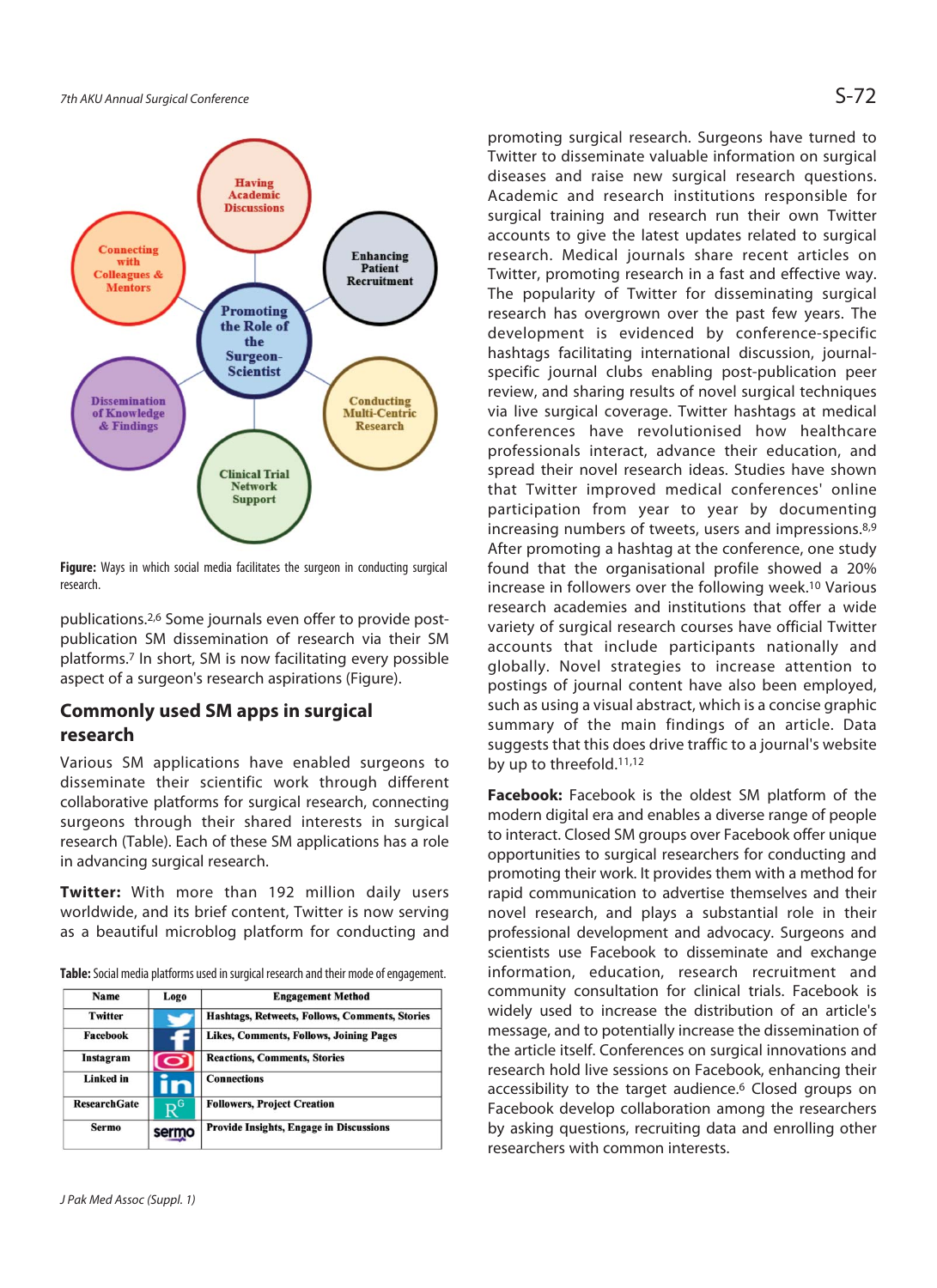**LinkedIn:** LinkedIn is a platform that is mainly used for professional networking. LinkedIn allows members to create profiles and connect in an online social network which may represent real-world professional relationships. Surgical associations have LinkedIn accounts that help them to promote surgical innovation and research. Conference proceedings and visual abstracts are notified to followers and give easy access to the latest research in surgery.<sup>6</sup> Members can get connected with well-accomplished surgical researchers and scientists.

**ResearchGate:** It is an European commercial social networking site for scientists and researchers to share papers, ask and answer questions, and find collaborators. ResearchGate members can upload research output, including articles, data, chapters, standalone results, research proposals, methods, presentations, etc. Accountholders can follow other researchers and also invite their co-authors to this SM platform. ResearchGate also calculates a Research Interest (RI) score for users and provides citation metrics. This platform is getting very popular among surgical researchers to aid networking with experts.<sup>6</sup>

**Sermo:** With over 800,000 users, Sermo is the world's most oversized virtual lounge for doctors. It has revolutionised real-world medicine by connecting doctors online to share wisdom and insights with their peers locally and globally.6 On Sermo, users can share their points of view, unite and be heard. This virtual platform is now helping many surgeons design research questions, seek expert opinions, and conduct quality research.

#### **Collaborative surgical research through social media**

SM has made it easier than ever before to conduct multicentre surgical research, as it offers the opportunity to collectively accumulate surgical data from multiple centres with relative ease.5 SM has been used as a platform for patient recruitment for surgical trials<sup>1</sup> and several major global cohort studies. The GlobalSurg, the Student Audit and Registry in Surgery (STARSurgUK), the COVIDSurg and the COVIDSurg Cancer collaboratives are examples of multi-centre, collaborative, surgical initiatives.7,13 Moreover, SM also allows instantaneous widespread virtual access to sample populations geographically or otherwise inaccessible. In Pakistan, a survey of women surgeons disseminated via SM provided a large, representative sample otherwise unachievable due to the lack of any formal central connecting platform for surgeons in the country.14 Lastly, SM also promotes innovative research collaborations in surgery, which are

fostered due to the increased cross-disciplinary online interactions between surgeons and technology personnel, such as engineers, biomedical researchers and data scientists.7

Other applications of SM in surgical research include realtime conference posts and updates, multidisciplinary journal clubs, and surgical research skill-building opportunities.13 SM also serves as a platform for reputable surgical organisations, like the Association for Academic Surgery, to connect and communicate with surgeons globally regarding announcements, career opportunities, research and other awards, and scientific advancements.7 Moreover, SM platforms also provide surgeons unique access to professional and research mentorship,15 crucial for women surgeons who otherwise lack the exposure and opportunities to interact and collaborate with samegender role models.16

#### **Ethical challenges in conducting surgical research through SM**

While SM plays a significant role in facilitating, attracting and glamourising research and researchers, professionalism and integrity may be compromised, often unintentionally.17 There are several potential risks as well as regulatory and ethical concerns associated with the use of SM that surgeons, trainees, and health institutions need to be aware of, as information may be permanently shared with millions.18 The researchers must be mindful of the complex ethical dilemmas associated with SM research, like subject recruitment, consent and autonomy, confidentiality, and risk to the researcher.

**Subject recruitment:** SM platforms offer unique and cost-effective opportunities for recruitment and intervention in the context of surgical research, particularly for studying health topics that are highly stigmatised, while connecting with populations that are hard to reach.19 However, when compared to the standard recruitment methods, some studies have identified issues, like low recruitment accrual due to a possible mismatch between the target group and the SM platform used, or an overall presentation of the callout/advertisement for the recruitment; and unrepresentative samples, especially when incentives are offered or when non-specific SM platforms are used.

**Consent and autonomy:** In the case of SM or internet research, the question of when and how specific, informed consent should be obtained becomes challenging because the large volume of SM data makes it difficult to obtain informed consent from all users, as data cannot be easily tied to an identifiable individual; when some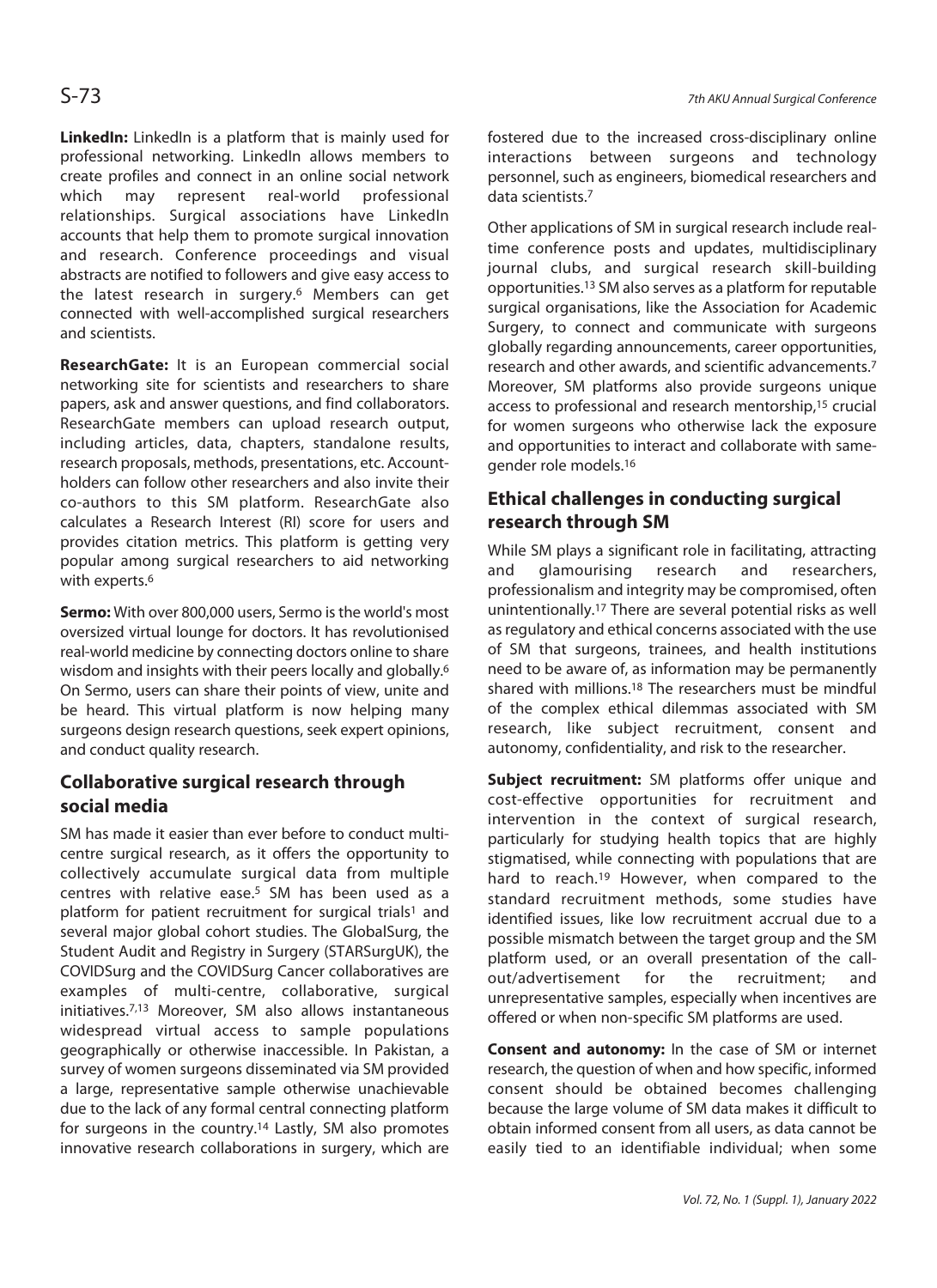organisation has provided a list of potential participants, the members may not have been informed or taken consent from; though information may be posted on individuals' public profile, it does not mean that they have consented to this data to be used for research;20 and consent/exemptions for public datasets cannot be substituted as blanket permission for all SM research.

**Data handling:** Anonymity, confidentiality, and privacy: Owing to the public nature and varied use of SM for research, the emerging ethical issues revolving around privacy are complex, and the principles of anonymity and confidentiality are much more challenging to uphold. This is particularly true when individuals can be identified/traced directly through their Internet Protocol (IP) address or the internet links related to the website included in the research or through data retrieved/collected from the SM platforms, such as Twitter.21,22

In addition, ethical issues surrounding data and image storage or destruction remain. Visual data, such as photographs posted on Facebook or Instagram, may pose a substantial risk to research participants' privacy and may even be subjected to potential manipulation. Even publicly available data may be considered private and sensitive by the user and requires protection to avoid hacking, identity theft, and data ownership.

Most platforms allow users to have 'pseudonymous' identities. They can engage in practices intended to facilitate non-identifiable content, but this in itself presents a unique ethical challenge to the principle of anonymisation.23

There is yet another perspective to participant and data confidentiality. Rarely, though, the subjects of clinical trials may breach the confidentiality for want of recognition for participating and/or contributing to the research.24

**Risk to the researcher:** SM is also being used to create one's professional presence by maintaining work relationships. But in the absence of appropriate disclaimers, a surgeons' posts might be viewed as medical advice, leading to potentially litigious consequences. Surgeons may also begin online communication with patients, inadvertently beginning doctor-patient relationships outside the usual clinical encounter, which may have legal implications.

Moreover, unintentionally posting unprofessional content on SM where the personal and professional identities are not separated may violate professional conduct. This allows the public to make judgments about health professionals and renders them more susceptible

#### **Possible counter measures for avoiding ethical challenges**

In 2010, the American Medical Association (AMA) released official guidelines for physicians' ethical use of SM.26 These guidelines emphasise the need to maintain patient confidentiality, to be aware of privacy settings, to maintain appropriate patient-physician boundaries, to provide accurate and truthful information, and to act with collegiality.

Often it becomes difficult to differentiate between public and private cyberspace and the data available online on these spaces. If anyone can access the data without website registration or membership, it can be considered the internet's public domain. In contrast, passwordprotected data or websites requiring registration should be considered a private domain.

It is evident from literature that ethical SM research means differently to different disciplines and researchers, depending on their positionality and research method. The existing ethics review committees (ERCs) may be struggling to deal with the emerging technologies, and their implications and should not be solely relied upon as the moral compass. The researchers should report on the ethical dilemmas in their practice to guide the others, including the ERCs. There is a need for an ongoing process in which the researcher, the participants, and the ERCs work together to identify potential problems to the everevolving SM technology and use and find contextually relevant solutions.27

#### **Conclusion**

In recent years, SM has become as a precious platform in advancing surgical research. It has opened new avenues for surgical researchers to expand their research and get digitally connected with their peers and experts across the globe. Collaboration among researchers is now increasing through SM. However, some ethical challenges unique to the SM must be considered for its safe and effective use.

**Disclaimer:** None.

**Conflict of Interest:** None.

**Source of Funding:** None.

#### **References**

1. Bisset CN, Carter B, Law J, Hewitt J, Parmar K, Moug SJ. The influence of social media on recruitment to surgical trials. BMC